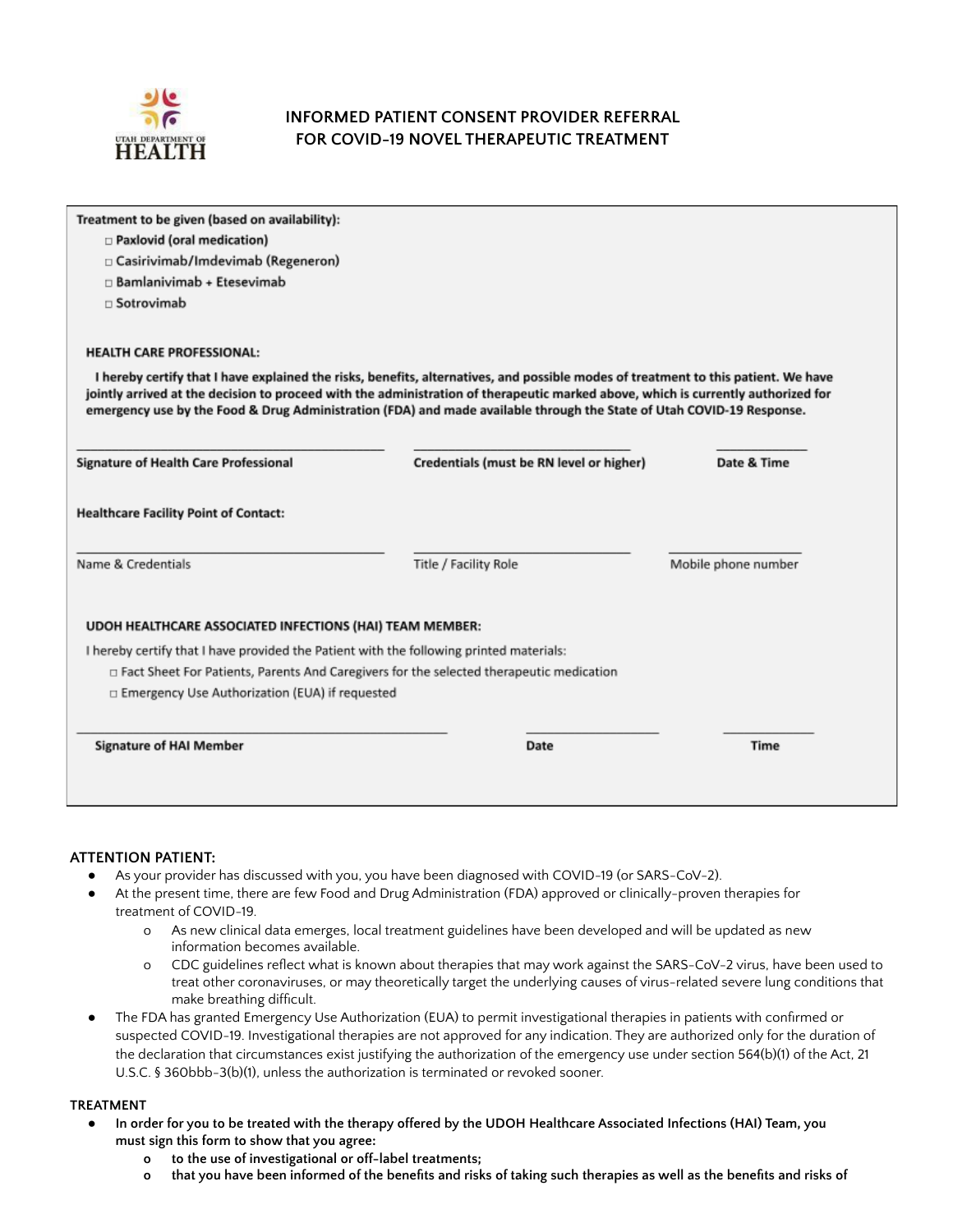**declining or refusing such use; and**

- o to authorize the HAI nurse practitioner, your medical provider, and /or their designee to prescribe and/or administer the **therapeutic medication indicated above for the purpose of treating COVID-19, and to perform such additional** procedures as are considered necessary to monitor and care for you while participating in this treatment course.
- Treatment medications are scarce, and therefore you will only receive it if you qualify under a clearly defined Risk Score and if medications are available.
- You will be provided a patient informational handout regarding the medication when it is prescribed or dispensed to you.
- **● You have the right to refuse to take this treatment(s) for any reason.**

#### **BACKGROUND**

Novel therapeutic medications are investigational medicines used for the treatment of COVID-19 in non-hospitalized adults and adolescents 12 years of age and older with mild to moderate symptoms who weigh 88 pounds (40 kg) or more, and who are at high risk for developing severe COVID-19 symptoms or the need for hospitalization. The FDA has issued an Emergency Use Authorization (EUA) to permit the use of this unapproved medication. Clinical trials are ongoing to study its safety and efficacy.

#### **POSSIBLE BENEFITS**

It is possible that the medication may help to control your symptoms, slow or stop the growth of the virus, shorten the duration or lessen the severity of the illness in you. Possible benefits primarily include improvement in lung function (ability to breathe without assistance) and normalization of blood pressure. However, there is the possibility that these medications may be of NO direct medical benefit to you. Your condition may get worse.

#### **POSSIBLE RISKS AND KNOWN SIDE EFFECTS**

It is possible that the medication prescribed may not improve your symptoms and not shorten the duration nor severity of the illness. It is possible that the medication will unexpectedly interfere with your ability to improve, hasten damage to the lungs or other organs, **and shorten your life.**

There is limited clinical data available for these treatments and unexpected adverse events may occur that have not been previously reported. Side effects may include allergic reactions.

It is possible that these treatments could interfere with your body's own ability to fight off a future infection of SARS-CoV-2. These treatments may also reduce your body's immune response to a vaccine for SARS-CoV-2. If you receive this therapy, it could reduce or delay your response to any COVID-19 vaccine, so you should discuss with your care provider if you need to wait before receiving a COVID-19 vaccine.

*Alternatives*: There are few approved therapies for the treatment of COVID-19 specifically. Medical care relies on helping the patient through the many complications. Most hospitalized patients survive their disease with standard medical care.

*Possible side effects/risks may include*: **Altered sense of taste** (6%)\* **Diarrhea** (3%) **Hypertension** (1%) **Muscle Aches** (1%).

For more information about risks and side effects, please consult with your provider. Please be advised that not all risks and side effects in the context of COVID-19 are known. Your provider may give you medication to help lessen the side effects. Some side effects are temporary. In some cases, side effects can be serious and can last a long time. Sometimes they never go away.

### **PATIENT CERTIFICATION AND CONSENT**

**I hereby certify that a health care provider** has answered all my questions and explained to me the reasons why use of the above named medication is considered desirable or necessary, its advantages and possible complications, if any, as well as possible alternative modes of treatment. Some of the known risks of these medications explained to me include, but are not limited to allergic reactions, altered sense of taste, diarrhea, hypertension (increased blood pressure) and muscle aches. These can happen during and after the infusion and should be reported to my healthcare provider right away. These are not all the possible side effects. Serious and unexpected side effects may happen.

I acknowledge that Paxlovid and other novel therapeutics are still under investigation. Therefore, there may be risks, side effects, and/or long-term effects that are related to this treatment but are unknown at this time.

I have been advised of risks and possible benefits, although no guarantee or assurance has been made as to the results to be obtained.

This treatment has been carefully explained to me. Additional printed material specific to my drug therapy has been reviewed and given to me. I received and reviewed the Paxlovid Fact Sheet and/or Emergency Use Authorization (EUA) for Coronavirus Disease 2019 (COVID-19) given to me. This permission is based on knowledge and understanding of the elements of the therapy and an awareness of the risks, consequences, and discomforts.